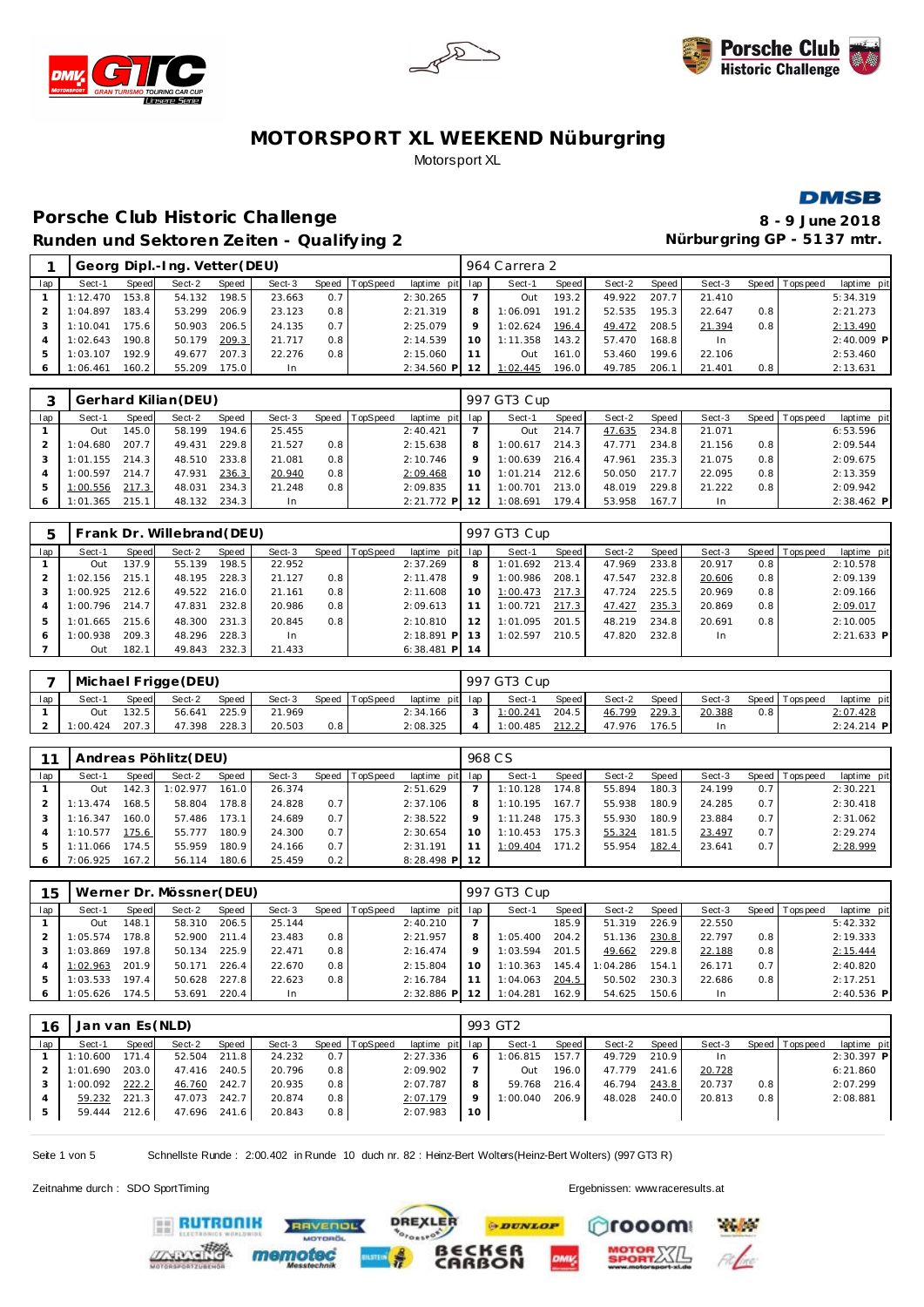







Porsche Club Historic Challenge **8** - 9 June 2018 Runden und Sektoren Zeiten - Qualifying 2 **Nürburgring GP - 5137 mtr.** 

|     |          |       | Alexander Klaus (DEU) |       |           |       |          |                 |         | 997 GT3 Cup |       |        |       |        |     |                |             |
|-----|----------|-------|-----------------------|-------|-----------|-------|----------|-----------------|---------|-------------|-------|--------|-------|--------|-----|----------------|-------------|
| lap | Sect-1   | Speed | Sect-2                | Speed | Sect-3    | Speed | TopSpeed | laptime pit lap |         | Sect-1      | Speed | Sect-2 | Speed | Sect-3 |     | Speed Topspeed | laptime pit |
|     | Out      | 125.3 | 57.444                | 199.3 | 23.968    |       |          | 2:40.607        |         | 1:09.333    | 118.7 | 57.066 | 216.0 | 21.697 | 0.7 |                | 2:28.096    |
|     | 1:04.472 | 162.7 | 51.368                | 213.9 | 22.737    | 0.8   |          | 2:18.577        | 8       | 1:01.131    | 182.1 | 48.469 | 227.8 | 21.264 | 0.8 |                | 2:10.864    |
|     | 1:04.879 | 181.5 | 50.230                | 226.4 | 22.470    | 0.8   |          | 2:17.579        | $\circ$ | 1:00.479    | 189.1 | 48.158 | 227.4 | 20.931 | 0.8 |                | 2:09.568    |
|     | 1:02.551 | 186.9 | 49.219                | 224.1 | <b>In</b> |       |          | $2:22.181$ P    |         | 1:01.056    | 161.4 | 54.280 | 177.0 | 22.784 | 0.8 |                | 2:18.120    |
| 5   | Out      | 180.0 | 49.851                | 216.9 | 21.681    |       |          | $9:59.534$ P    |         | 1:00.901    | 182.7 | 48.051 | 228.3 | 21.077 | 0.8 |                | 2:10.029    |
| 6   | : 01.535 | 73.4  | 49.243                | 227.8 | 21.976    | 0.8   |          | 2:12.754        | 12      |             |       |        |       |        |     |                |             |

| 18  |          |       | Eberhard Faecke (DEU) |       |        |     |                |                 |   | 997 GT3 Cup |                   |          |       |        |                  |                |              |
|-----|----------|-------|-----------------------|-------|--------|-----|----------------|-----------------|---|-------------|-------------------|----------|-------|--------|------------------|----------------|--------------|
| lap | Sect-1   | Speed | Sect-2                | Speed | Sect-3 |     | Speed TopSpeed | laptime pit lap |   | Sect-1      | Speed             | Sect-2   | Speed | Sect-3 |                  | Speed Topspeed | laptime pit  |
|     | Out      | 108.5 | 1:01.570              | 188.8 | 25.566 |     |                | 2:51.655        |   | 1:06.281    | $180.3 \text{ m}$ | 52.188   | 215.6 | 24.290 | 0.8              |                | 2:22.759     |
|     | :08.346  | 176.2 | 54.182                | 204.2 | 23.624 | 0.7 |                | 2:26.152        | 8 | 1:06.808    | 177.0             | 51.816   | 212.2 | 23.641 | 0.8              |                | 2:22.265     |
|     | 1:06.829 | 173.6 | 52.021                | 218.2 | 23.093 | 0.8 |                | 2:21.943        |   | 1:05.496    | 186.2             | 51.109   | 220.4 | 23.228 | 0.8 <sub>1</sub> |                | 2:19.833     |
|     | :06.683  | 165.6 | 52.228                | 215.6 | -In    |     |                | 2:30.773 P 10   |   | 1:06.581    | 170.9             | 51.060   | 220.0 | 22.719 | 0.8 <sub>1</sub> |                | 2:20.360     |
|     | Out      | 168.0 | 52.083                | 218.6 | 23.593 |     |                | 4:01.311        |   | 1:19.871    | 147.9             | 1:02.170 | 153.4 | In.    |                  |                | $3:01.393$ P |
| 6   | 6:06.943 | 177.3 | 52.419                | 216.0 | 23.936 | 0.2 |                | 7:23.298 P 12   |   |             |                   |          |       |        |                  |                |              |

| 19  |          |       | Duffner-Bliss (DEU) |       |        |       |          |              |     | 997 GT3 Cup |       |        |       |        |     |                 |             |
|-----|----------|-------|---------------------|-------|--------|-------|----------|--------------|-----|-------------|-------|--------|-------|--------|-----|-----------------|-------------|
| lap | Sect-1   | Speed | Sect-2              | Speed | Sect-3 | Speed | TopSpeed | laptime pit  | lap | Sect-1      | Speed | Sect-2 | Speed | Sect-3 |     | Speed Tops peed | laptime pit |
|     | Out      | 184.6 | 49.628              | 221.3 | 21.344 |       |          | 2:14.894     | 8   | 1:01.365    | 209.7 | 47.553 | 226.9 | 20.824 | 0.8 |                 | 2:09.742    |
|     | 1:01.318 | 197.8 | 48.487              | 225.5 | 20.724 | 0.8   |          | 2:10.529     | 9   | 1:00.880    | 208.5 | 47.623 | 225.0 | 21.032 | 0.8 |                 | 2:09.535    |
|     | 1:00.993 | 197.1 | 48.743              | 225.5 | 20.681 | 0.8   |          | 2:10.417     |     | 1:00.637    | 187.5 | 48.816 | 220.9 | 22.371 | 0.8 |                 | 2:11.824    |
|     | 1:00.403 | 204.5 | 47.940              | 226.9 | 20.744 | 0.8   |          | 2:09.087     |     | 1:01.350    | 203.8 | 47.662 | 227.8 | 20.988 | 0.8 |                 | 2:10.000    |
|     | 1:02.089 | 203.0 | 47.782              | 227.8 | 20.723 | 0.8   |          | 2:10.594     |     | 1:00.119    | 207.3 | 47.924 | 226.4 | 21.061 | 0.8 |                 | 2:09.104    |
| 6   | 1:01.172 | 200.7 | 49.730              | 223.1 | In     |       |          | $2:21.963$ P |     | 1:00.884    | 202.6 | 49.505 | 226.4 | 21.255 | 0.8 |                 | 2:11.644    |
|     | Out      | 202.2 | 49.006              | 225.0 | 21.159 |       |          | 7:46.159     | 14  |             |       |        |       |        |     |                 |             |

| 22  |          |       | Ed van Heusden (NLD) |              |        |       |                 |                 | 944 Turbo |       |        |         |        |     |                |              |
|-----|----------|-------|----------------------|--------------|--------|-------|-----------------|-----------------|-----------|-------|--------|---------|--------|-----|----------------|--------------|
| lap | Sect-1   | Speed | Sect-2               | <b>Speed</b> | Sect-3 | Speed | <b>TopSpeed</b> | laptime pit lap | Sect-1    | Speed | Sect-2 | Speed I | Sect-3 |     | Speed Topspeed | laptime pit  |
|     | 1:13.930 | 154.3 | 53.318               | 199.6        | 23.864 | 0.7   |                 | 2:31.112        | 1:04.439  | 190.5 | 50.582 | 206.5   | 22.276 | 0.8 |                | 2:17.297     |
|     | : 05.738 | 169.0 | 52.353               | 204.5        | 23.747 | 0.8   |                 | 2:21.838        | 6:57.066  | 177.0 | 51.465 | 191.2   | 25.952 | 0.2 |                | $8:14.483$ P |
|     | 1:04.136 | 180.9 | 50.988               | 184.0        | -In    |       |                 | $2:29.810$ P    | 1:05.226  | 172.8 | 52.692 | 202.2   | 21.991 | 0.8 |                | 2:19.909     |
|     | Out      | 190.8 | 57.026               | 190.8        | 23.067 |       |                 | 3:10.899        |           |       |        |         |        |     |                |              |

| 23  | Arne Bast (DEU) |       |          |       |        |     |                |                 |         | 993 RS     |       |        |       |        |      |                |             |
|-----|-----------------|-------|----------|-------|--------|-----|----------------|-----------------|---------|------------|-------|--------|-------|--------|------|----------------|-------------|
| lap | Sect-1          | Speed | Sect-2   | Speed | Sect-3 |     | Speed TopSpeed | laptime pit lap |         | Sect-1     | Speed | Sect-2 | Speed | Sect-3 |      | Speed Topspeed | laptime pit |
|     | Out             | 129.7 | 1:03.003 | 173.9 | 25.225 |     |                | 2:49.502        |         | <b>Out</b> | 171.2 | 52.214 | 205.3 | 22.322 |      |                | 3:38.485    |
|     | 1:08.619        | 182.7 | 52.622   | 204.9 | 23.048 | 0.7 |                | 2:24.289        |         | 1:04.661   | 191.2 | 51.511 | 205.7 | 22.053 | 0.8  |                | 2:18.225    |
|     | 1:06.902        | 189.5 | 53.124   | 201.9 | 23.360 | 0.8 |                | 2:23.386        | $\circ$ | 1:04.720   | 186.5 | 51.003 | 205.7 | 22.259 | 0.8  |                | 2:17.982    |
|     | 1:06.016        | 191.5 | 52.140   | 207.3 | 22.712 | 0.8 |                | 2:20.868        | 10      | 1:04.960   | 189.1 | 51.691 | 204.9 | 22.141 | 0.8  |                | 2:18.792    |
|     | 1:04.925        | 190.5 | 52.456   | 206.5 | 22.412 | 0.8 |                | 2:19.793        |         | 1:04.654   | 190.5 | 51.652 | 207.3 | 22.284 | 0.81 |                | 2:18.590    |
|     | 1:05.465        | 189.8 | 51.430   | 207.7 | -In    |     |                | $5:41.881$ P    |         | 1:04.611   | 182.1 | 52.427 | 205.7 | 22.121 | 0.8  |                | 2:19.159    |

| 24  |          |        | Klein-Schuster (DEU) |       |        |     |                |                 |         | 997 GT3 Cup |       |        |                    |        |                  |                 |             |
|-----|----------|--------|----------------------|-------|--------|-----|----------------|-----------------|---------|-------------|-------|--------|--------------------|--------|------------------|-----------------|-------------|
| lap | Sect-1   | Speed  | Sect-2               | Speed | Sect-3 |     | Speed TopSpeed | laptime pit lap |         | Sect-1      | Speed | Sect-2 | Speed              | Sect-3 |                  | Speed Tops peed | laptime pit |
|     | Out      | 153.4  | 57.447               | 202.2 | 23.911 |     |                | 2:32.507        |         | 1:10.098    | 168.5 | 57.170 | 197.1              | 25.932 | 0.7              |                 | 2:33.200    |
|     | :08.404  | 179.71 | 56.203               | 195.3 | 24.430 | 0.7 |                | 2:29.037        | 8       | 1:10.173    | 172.5 | 57.126 | 199.6 <sub>1</sub> | 25.664 | 0.7              |                 | 2:32.963    |
|     | :09.678  | 184.0  | 55.710               | 198.5 | 24.992 | 0.7 |                | 2:30.380        | $\circ$ | 1:09.247    | 168.5 | 56.062 | 203.0              | 24.677 | 0.7 <sup>1</sup> |                 | 2:29.986    |
|     | : 09.543 | 173.6  | 55.583               | 197.4 | 25.252 | 0.7 |                | 2:30.378        | 10      | 1:08.428    | 151.5 | 56.477 | 197.1              | 25.369 | 0.7              |                 | 2:30.274    |
|     | : 09.646 | 180.6  | 56.304               | 201.5 | 25.408 | 0.7 |                | 2:31.358        |         | 1:09.563    | 181.2 | 55.983 | 202.2              | 24.911 | 0.7              |                 | 2:30.457    |
| 6   | 6:51.487 | 165.6  | 57.348               | 197.4 | 25.238 | 0.2 |                | $8:14.073$ P 12 |         |             |       |        |                    |        |                  |                 |             |

|     |                  |                      | 26   Graf Guntbert Freiherr von Lochstopf(DEU) |     |                                               |                | 993 Coupe |       |                        |                                    |     |             |
|-----|------------------|----------------------|------------------------------------------------|-----|-----------------------------------------------|----------------|-----------|-------|------------------------|------------------------------------|-----|-------------|
| lap | Sect-1           | Speed Sect-2 Speed   | Sect-3 Speed TopSpeed                          |     | laptime pit lap                               |                | Sect-1    | Speed |                        | Sect-2 Speed Sect-3 Speed Topspeed |     | laptime pit |
|     | Out              | 136.2 1:03.189 180.0 | 25.058                                         |     | 2:51.970                                      | 7 <sup>7</sup> |           |       | Out 197.4 52.101 202.2 | 22.706                             |     | 3:46.227    |
|     | 2 1:07.389 194.6 | 54.062 191.5         | 23.017                                         | 0.7 | 2:24.468 8 1:05.881 197.8 51.855 204.5 22.500 |                |           |       |                        |                                    | 0.8 | 2:20.236    |

Seite 2 von 5 Schnellste Runde : 2:00.402 in Runde 10 duch nr. 82 : Heinz-Bert Wolters(Heinz-Bert Wolters) (997 GT3 R)

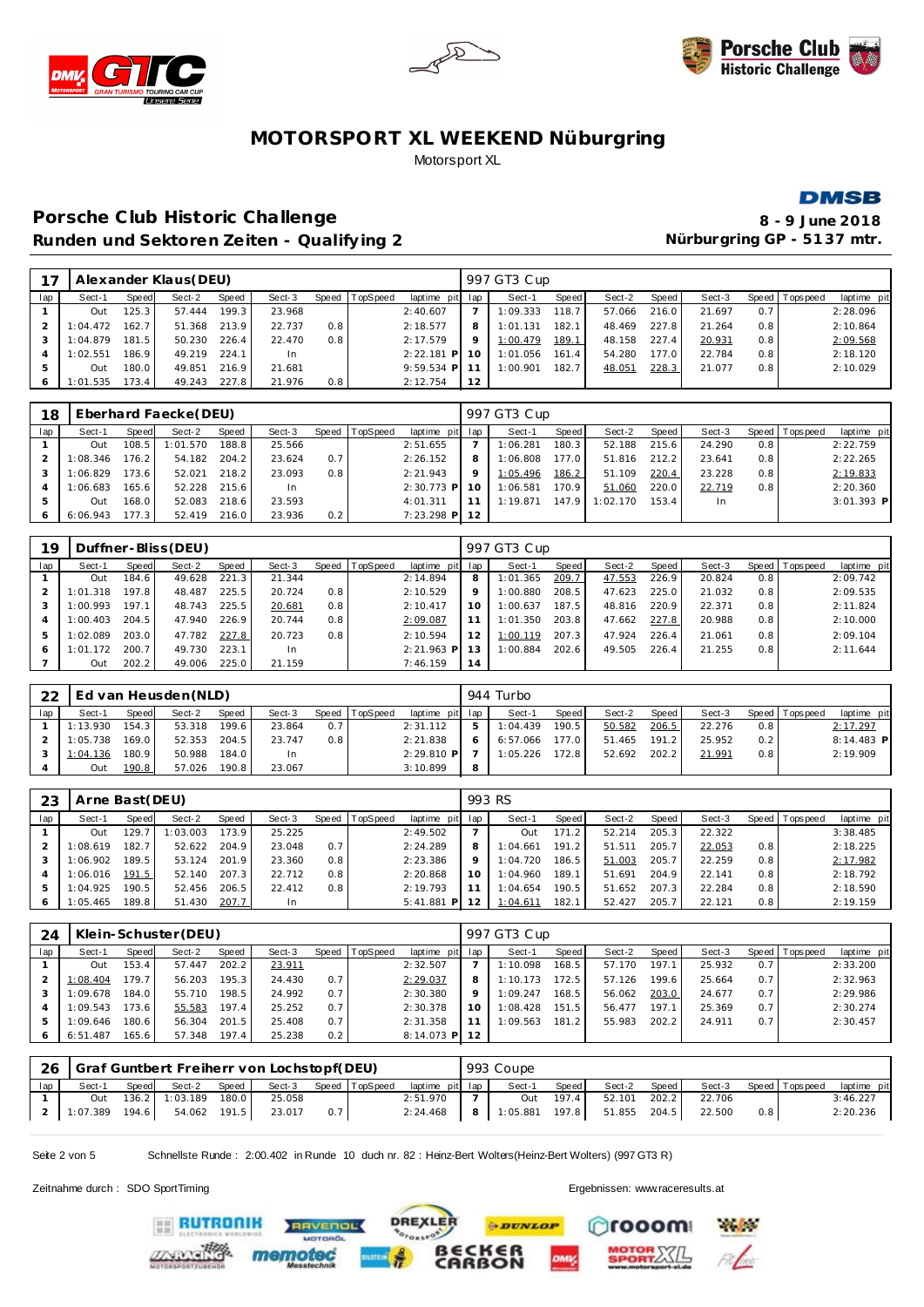





## Porsche Club Historic Challenge **8** - 9 June 2018

# **DMSB**

## Runden und Sektoren Zeiten - Qualifying 2 **Nürburgring GP - 5137 mtr.**

| 3 1:05.963 188.2 52.954 200.0 22.941 |              |        | 0.8 | 2:21.858                                               | 9 1:03.936 203.4 50.910 203.8 |  | 21.959 | 0.8 | 2:16.805 |
|--------------------------------------|--------------|--------|-----|--------------------------------------------------------|-------------------------------|--|--------|-----|----------|
| 4 1:06.071 198.9                     | 52.513 198.9 | 22.664 | 0.8 | $2:21.248$   10   $1:03.620$ 204.2   50.711 206.9      |                               |  | 23.761 |     | 2:18.092 |
| 5 1:05.458 194.9 52.506 197.1        |              | 22.695 | 0.8 | 2:20.659   11   1:05.476 198.5   51.221 206.1   22.655 |                               |  |        | 0.8 | 2:19.352 |
| 6 1:05.239 194.2 51.866 203.0        |              |        |     | 5:39.186 P 12 1:03.989 202.2 50.554 210.1              |                               |  | 21.970 |     | 2:16.513 |

| 35  |          |       | [orsten Klimmer(DEU) |              |        |       |                 |             |     | 964 RSR 3.8 |       |        |       |        |     |                 |              |
|-----|----------|-------|----------------------|--------------|--------|-------|-----------------|-------------|-----|-------------|-------|--------|-------|--------|-----|-----------------|--------------|
| lap | Sect-1   | Speed | Sect-2               | <b>Speed</b> | Sect-3 | Speed | <b>TopSpeed</b> | laptime pit | lap | Sect-1      | Speed | Sect-2 | Speed | Sect-3 |     | Speed Tops peed | laptime pit  |
|     | Out      | 13.8  | 1:04.054             | 159.1        | 25.084 |       |                 | 2:52.993    |     | 7:29.745    | 174.5 | 53.583 | 195.7 | 23.184 | 0.2 |                 | $8:46.512$ P |
|     | 1:08.024 | 178.8 | 52.635               | 203.4        | 23.666 | 0.7   |                 | 2:24.325    |     | 1:04.764    | 185.2 | 51.493 | 200.7 | 23.323 | 0.8 |                 | 2:19.580     |
|     | 1:05.132 | 160.0 | 52.533               | 203.4        | 24.849 | 0.8   |                 | 2:22.514    | 8   | 1:06.626    | 170.6 | 54.997 | 201.  | 22.922 | 0.7 |                 | 2:24.545     |
|     | 1:06.843 | '79.7 | 54.132               | 185.6        | 23.253 | 0.7   |                 | 2:24.228    |     | 1:05.132    | 175.3 | 52.108 | 200.7 | 22.634 | 0.8 |                 | 2:19.874     |
|     | 1:05.559 | 181.5 | 52.653               | 199.6        | 23.821 | 0.8   |                 | 2:22.033    |     | 1:06.213    | 186.9 | 52.807 | 201.5 | 22.664 | 0.8 |                 | 2:21.684     |

| 39  |          |       | homas Braun (DEU) |       |        |         |                 |               |     | 997 GT3 Cup |       |        |       |        |                  |                 |             |
|-----|----------|-------|-------------------|-------|--------|---------|-----------------|---------------|-----|-------------|-------|--------|-------|--------|------------------|-----------------|-------------|
| lap | Sect-1   | Speed | Sect-2            | Speed | Sect-3 | Speed T | <b>TopSpeed</b> | laptime pit   | lap | Sect-1      | Speed | Sect-2 | Speed | Sect-3 |                  | Speed Tops peed | laptime pit |
|     | Out      | 156.7 | 54.080            | 209.7 | 23.094 |         |                 | 2:27.938      |     | 1:06.153    | 143.6 | 53.866 | 177.0 | 25.024 | 0.7              |                 | 2:25.043    |
|     | 1:04.690 | 184.3 | 51.157            | 225.0 | 22.129 | 0.8     |                 | 2:17.976      |     | 1:06.865    | 203.0 | 48.686 | 220.9 | 21.509 | 0.8 <sub>1</sub> |                 | 2:17.060    |
|     | : 03.771 | 198.2 | 50.448            | 219.1 | 22.112 | 0.8     |                 | 2:16.331      |     | 1:01.765    | 190.5 | 48.480 | 227.8 | 21.182 | 0.8              |                 | 2:11.427    |
|     | :02.956  | 188.8 | 49.571            | 223.6 | 21.609 | 0.8     |                 | 2:14.136      | 10  | 1:02.079    | 201.9 | 48.096 | 229.3 | 22.721 | 0.8              |                 | 2:12.896    |
| -5  | :02.825  | 188.8 | 49.528            | 227.4 | In     |         |                 | $2:21.241$ P  |     | 1:01.980    | 200.0 | 48.458 | 229.3 | 21.209 | 0.8              |                 | 2:11.647    |
| 6   | Out      | 161.0 | 49.734            | 220.9 | 22.466 |         |                 | $7:49.367$ PL |     | 1:03.024    | 197.4 | 49.868 | 228.8 | 21.368 | 0.8              |                 | 2:14.260    |

| $4^1$ |              |       | Dr. Seyler-Seyler(DEU) |       |        |       |          |                 |         | 996 GT3 Cup |         |        |       |        |     |                |             |
|-------|--------------|-------|------------------------|-------|--------|-------|----------|-----------------|---------|-------------|---------|--------|-------|--------|-----|----------------|-------------|
| lap   | Sect-1       | Speed | Sect-2                 | Speed | Sect-3 | Speed | TopSpeed | laptime pit lap |         | Sect-1      | Speed I | Sect-2 | Speed | Sect-3 |     | Speed Topspeed | laptime pit |
|       | Out          | 124.  | 1:03.468               | 192.9 | 25.762 |       |          | 2:50.402        |         | Out         | 155.4   | 54.566 | 201.1 | 23.506 |     |                | 3:54.974    |
|       | :07.680      | 175.9 | 52.863                 | 216.4 | 22.994 | 0.8   |          | 2:23.537        | 8       | 1:07.514    | 157.2   | 54.431 | 208.1 | 24.598 | 0.7 |                | 2:26.543    |
|       | : 09.137     | 163.4 | 54.154                 | 202.6 | 23.826 | 0.7   |          | 2:27.117        | $\circ$ | 1:07.554    | 172.2   | 54.118 | 193.2 | 23.492 | 0.7 |                | 2:25.164    |
|       | .759<br>: 07 | 171.2 | 56.249                 | 171.4 | In.    |       |          | $2:38.694$ P    |         | 1:07.125    | 165.1   | 53.063 | 203.8 | 22.675 | 0.8 |                | 2:22.863    |
|       | Out          | 158.4 | 53.441                 | 213.9 | 24.092 |       |          | 3:52.866        |         | 1:05.543    | 162.9   | 52.461 | 216.9 | 23.183 | 0.8 |                | 2:21.187    |
| 6     |              |       | In.                    |       | In.    |       |          | $3:30.977$ P    |         | 1:08.082    | 159.1   | 53.309 | 213.9 | 23.022 | 0.7 |                | 2:24.413    |

| 47  |          |       | Wolfgang Bensch(DEU) |       |        |     |                |              |         | 997 GT3 Cup |       |        |       |        |     |                 |             |
|-----|----------|-------|----------------------|-------|--------|-----|----------------|--------------|---------|-------------|-------|--------|-------|--------|-----|-----------------|-------------|
| lap | Sect-1   | Speed | Sect-2               | Speed | Sect-3 |     | Speed TopSpeed | laptime pit  | lap     | Sect-1      | Speed | Sect-2 | Speed | Sect-3 |     | Speed Tops peed | laptime pit |
|     | Out      | 151.0 | 56.024               | 188.8 | 23.713 |     |                | 2:31.098     |         | Out         | 164.6 | 52.094 | 212.2 | 22.218 |     |                 | 5:46.553    |
|     | :04.501  | 168.8 | 51.342               | 222.2 | 22.297 | 0.8 |                | 2:18.140     | 8       | 1:04.280    | 175.3 | 51.109 | 208.5 | 22.341 | 0.8 |                 | 2:17.730    |
|     | : 03.241 | 185.6 | 50.927               | 217.3 | 22.838 | 0.8 |                | 2:17.006     | $\circ$ | 1:02.335    | 170.9 | 57.703 | 186.9 | 23.239 | 0.8 |                 | 2:23.277    |
|     | : 02.562 | 169.5 | 50.539               | 216.9 | 22.638 | 0.8 |                | 2:15.739     | 10      | 1:05.434    | 169.0 | 51.266 | 215.1 | 22.417 | 0.8 |                 | 2:19.117    |
| 5   | : 03.204 | 181.5 | 50.418               | 212.2 | 22.814 | 0.8 |                | 2:16.436     |         | 1:08.101    | 177.6 | 51.290 | 217.3 | 22.929 | 0.8 |                 | 2:22.320    |
| 6   | 1:03.671 | 181.5 | 50.261               | 224.1 | In     |     |                | $2:24.203$ P | 12      | 1:07.534    | 162.4 | 53.841 | 165.1 | In.    |     |                 | 2:36.781 P  |

| 60  |         |        | Thorsten Rose (DEU) |       |        |                  |                |                 | 997 GT3 Cup |              |        |       |        |                  |                 |             |
|-----|---------|--------|---------------------|-------|--------|------------------|----------------|-----------------|-------------|--------------|--------|-------|--------|------------------|-----------------|-------------|
| lap | Sect-1  | Speedl | Sect-2              | Speed | Sect-3 |                  | Speed TopSpeed | laptime pit lap | Sect-1      | <b>Speed</b> | Sect-2 | Speed | Sect-3 |                  | Speed Tops peed | laptime pit |
|     | Out     | 94.3   | 1:08.782            | 83.5  | 32.974 |                  |                | 3:09.813        | 59.398      | 216.9        | 46.394 | 233.3 | 20.123 | 0.9 <sup>°</sup> |                 | 2:05.915    |
|     | :00.590 | 213.0  | 46.736              | 231.8 | 20.068 | 0.8              |                | 2:07.394        | 58.640      | 218.2        | 45.612 | 233.8 | 19.920 | 0.9 <sup>°</sup> |                 | 2:04.172    |
|     | 58.589  |        | 46.159              | 232.3 | 20.289 | 0.9 <sup>°</sup> |                | 2:05.037        |             | 144.4        | 47.345 | 228.8 | In.    |                  |                 | 2:28.962 P  |

| 6 <sup>1</sup> |          |                    | Erich Hautz (DEU) |              |        |     |                |                 |   | 996 GT3 Cup |       |        |       |        |                  |                |              |
|----------------|----------|--------------------|-------------------|--------------|--------|-----|----------------|-----------------|---|-------------|-------|--------|-------|--------|------------------|----------------|--------------|
| lap            | Sect-1   | Speed              | Sect-2            | <b>Speed</b> | Sect-3 |     | Speed TopSpeed | laptime pit lap |   | Sect-1      | Speed | Sect-2 | Speed | Sect-3 |                  | Speed Topspeed | laptime pit  |
|                | Out      | 118.4              | 1:01.797          | 179.4        | 26.399 |     |                | 2:53.096        |   | 1uO         | 165.9 | 52.416 | 216.4 | 22.404 |                  |                | $9:19.758$ P |
|                | :09.654  | 136.O I            | 53.139            | 205.3        | 22.461 | 0.7 |                | 2:25.254        |   | 1:04.077    | 187.8 | 51.542 | 216.9 | 22.579 | 0.8              |                | 2:18.198     |
|                | 1:05.390 | 178.2 <sub>1</sub> | 51.980            | 216.9        | 23.176 | 0.8 |                | 2:20.546        | 8 | 1:05.353    | 188.5 | 51.055 | 210.1 | 22.223 | 0.8 <sub>1</sub> |                | 2:18.631     |
|                | : 05.167 | 166.7              | 50.864            | 216.9        | 21.889 | 0.8 |                | 2:17.920        |   | 1:11.865    | 129.2 | 56.894 | 150.8 | In.    |                  |                | $2:45.109$ P |
|                | 1:04.798 | 184.3              | 51.607            | 209.7        | In     |     |                | $2:27.623$ P 10 |   |             |       |        |       |        |                  |                |              |

|     | 68   Peter Schepperheyn(DEU) |       |              |       |        |     |                |                 |     | 997 GT3 Cup  |       |              |       |        |                  |                |             |
|-----|------------------------------|-------|--------------|-------|--------|-----|----------------|-----------------|-----|--------------|-------|--------------|-------|--------|------------------|----------------|-------------|
| lap | Sect-1                       | Speed | Sect-2       | Speed | Sect-3 |     | Speed TopSpeed | laptime pit lap |     | Sect-1       | Speed | Sect-2       | Speed | Sect-3 |                  | Speed Topspeed | laptime pit |
|     | Out                          | 147.3 | 56.468       | 190.8 | 23.495 |     |                | 2:32.152        | 8   | 59.064 214.3 |       | 45.984       | 234.3 | 20.005 | 0.9              |                | 2:05.053    |
|     | $1:02.365$ 209.3             |       | 48.521 188.5 |       | 21.402 | 0.8 |                | 2:12.288        | - 9 | 59.546 220.9 |       | 45.796 234.8 |       | 20.141 | 0.9 <sup>1</sup> |                | 2:05.483    |

Seite 3 von 5 Schnellste Runde : 2:00.402 in Runde 10 duch nr. 82 : Heinz-Bert Wolters(Heinz-Bert Wolters) (997 GT3 R)

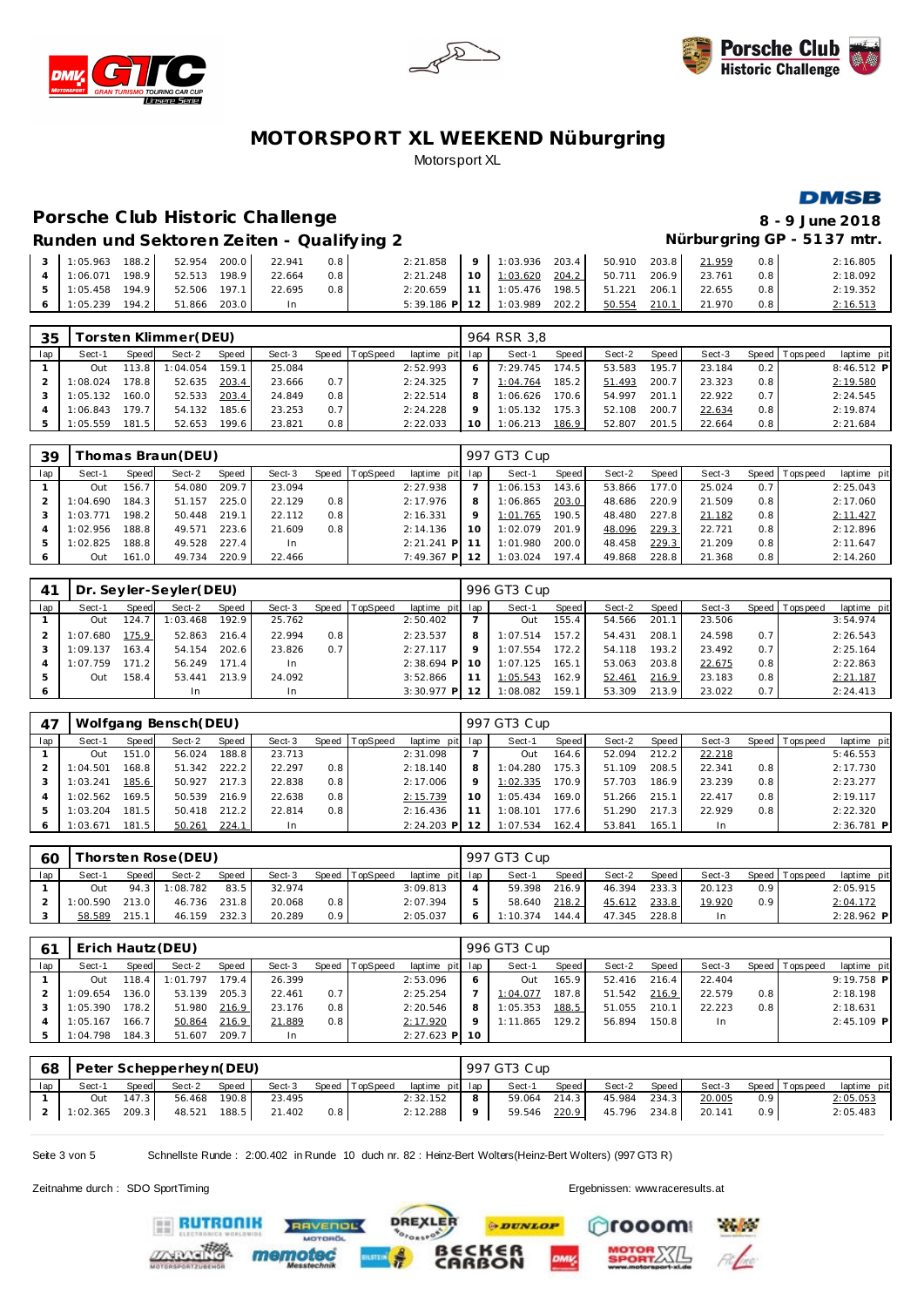





## Porsche Club Historic Challenge **8** - 9 June 2018

# **DMSB**

Runden und Sektoren Zeiten - Qualifying 2 **Nürburgring GP - 5137 mtr.** 

| 1:04.561     | 163.9 | 52.653 210.9 |       | In.    |     | $2:29.437$ P 10 |                 | 1:01.206 195.3   |       | 48.867 | 194.6 | 21.066 | 0.8              | 2:11.139   |
|--------------|-------|--------------|-------|--------|-----|-----------------|-----------------|------------------|-------|--------|-------|--------|------------------|------------|
| Out          | 216.0 | 46.872 233.8 |       | 20.066 |     | 2:58.487        | $11 -$          | 59.085           | 220.0 | 46.006 | 232.3 | 20.086 | 0.9              | 2:05.177   |
| 59.998 218.2 |       | 46.132 232.8 |       | 20.505 | 0.9 | 2:06.635        | 12 <sub>1</sub> | 58.518           | 218.6 | 47.376 | 234.3 | 20.272 | 0.9 <sub>1</sub> | 2:06.166   |
| 58.592 220.0 |       | 45.717       | 235.3 |        |     | $5:21.659$ P 13 |                 | $1:04.162$ 172.8 |       | 55.337 | 135.8 | In.    |                  | 2:39.869 P |
| Out          | 208.1 | 49.303       | 213.0 | 20.238 |     | 2:33.202        |                 |                  |       |        |       |        |                  |            |

| 73  |          |       | Udo Schwarz (DEU) |       |        |     |                  |                 |    | 997 GT3 Cup |       |        |       |        |     |                 |             |
|-----|----------|-------|-------------------|-------|--------|-----|------------------|-----------------|----|-------------|-------|--------|-------|--------|-----|-----------------|-------------|
| lap | Sect-1   | Speed | Sect-2            | Speed | Sect-3 |     | Speed   TopSpeed | laptime pit lap |    | Sect-1      | Speed | Sect-2 | Speed | Sect-3 |     | Speed Tops peed | laptime pit |
|     | Out      | 154.5 | 56.945            | 202.6 | 24.271 |     |                  | 2:36.331        | 8  | 1:02.642    | 189.8 | 49.323 | 225.9 | 22.124 | 0.8 |                 | 2:14.089    |
|     | 1:04.781 | 183.7 | 50.839            | 227.4 | 22.787 | 0.8 |                  | 2:18.407        | 9  | 1:02.632    | 186.5 | 49.814 | 224.1 | 22.633 | 0.8 |                 | 2:15.079    |
|     | 1:03.054 | 196.0 | 50.001            | 222.2 | 22.001 | 0.8 |                  | 2:15.056        | 10 | 1:02.799    | 179.1 | 49.589 | 226.9 | 21.901 | 0.8 |                 | 2:14.289    |
|     | 1:02.635 | 192.9 | 48.712            | 229.8 | 22.096 | 0.8 |                  | 2:13.443        |    | 1:01.861    | 189.5 | 49.096 | 227.8 | 21.850 | 0.8 |                 | 2:12.807    |
|     | 1:01.533 | 197.1 | 48.679            | 231.3 | 21.742 | 0.8 |                  | 2:11.954        | 12 | 1:03.856    | 197.4 | 49.185 | 225.5 | 22.293 | 0.8 |                 | 2:15.334    |
| 6   | 1:02.370 | 193.2 | 49.228            | 226.9 | 21.721 | 0.8 |                  | 2:13.319        | 13 | 1:01.971    | 192.5 | 49.392 | 220.0 | 22.414 | 0.8 |                 | 2:13.777    |
|     | 5:38.809 | 183.4 | 50.413            | 224.1 | 22.188 | 0.3 |                  | $6:51.410$ P 14 |    |             |       |        |       |        |     |                 |             |

| 78  | Klaus Horn (DEU) |       |        |              |        |       |                 |                 | 997 GT3 Cup |        |                    |        |       |           |     |                |             |  |
|-----|------------------|-------|--------|--------------|--------|-------|-----------------|-----------------|-------------|--------|--------------------|--------|-------|-----------|-----|----------------|-------------|--|
| lap | Sect-1           | Speed | Sect-2 | <b>Speed</b> | Sect-3 | Speed | <b>TopSpeed</b> | laptime pit lap |             | Sect-1 | Speed I            | Sect-2 | Speed | Sect-3    |     | Speed Topspeed | laptime pit |  |
|     | Out              | 129.8 | 53.741 | 209.7        | 22.717 |       |                 | 2:39.476        |             | 57.947 | 222.7              | 45.180 | 236.3 | 29.195    | 0.8 |                | 2:12.322    |  |
|     | 1:00.145         | 216.4 | 46.134 | 236.3        | 20.029 | 0.9   |                 | 2:06.308        | 8           | 58.494 | 218.2              | 46.150 | 234.3 | <b>In</b> |     |                | 2:12.333 P  |  |
|     | 56.917           | 220.4 | 45.125 | 206.1        | In     |       |                 | $2:13.260$ P    |             | Out    | 207.3              | 51.657 | 234.8 | 20.631    |     |                | 3:09.052    |  |
|     | Out              | 221.3 | 45.291 | 236.8        | 19.945 |       |                 | 2:55.690        | 10          | 58.355 | 220.9 <sub>1</sub> | 45.741 | 236.8 | 20.215    | 0.9 |                | 2:04.311    |  |
|     | 1:03.050         | 194.2 | 50.783 | 234.3        | 20.467 | 0.8   |                 | 2:14.300        |             | 57.626 | 211.8              | 45.678 | 237.4 | 20.432    | 0.9 |                | 2:03.736    |  |
|     | 5:59.759         | 185.9 | 49.542 | 232.3        | 20.561 | 0.3   |                 | $7:09.862$ P    |             | 59.195 | 214.3              | 46.723 | 228.8 | 20.442    | 0.9 |                | 2:06.360    |  |

| 79  |          |       | Pablo Briones (CHL) |       |        |       |                 |                 | 997 GT3 Cup |          |       |        |       |        |                  |                 |              |  |  |
|-----|----------|-------|---------------------|-------|--------|-------|-----------------|-----------------|-------------|----------|-------|--------|-------|--------|------------------|-----------------|--------------|--|--|
| lap | Sect-1   | Speed | Sect-2              | Speed | Sect-3 | Speed | <b>TopSpeed</b> | laptime pit lap |             | Sect-1   | Speed | Sect-2 | Speed | Sect-3 |                  | Speed Tops peed | laptime pit  |  |  |
|     | Out      | 127.7 | 56.878              | 179.4 | 24.706 |       |                 | 2:35.829        |             | 1:01.513 | 180.0 | 49.769 | 218.6 | 21.878 | 0.8              |                 | 2:13.160     |  |  |
|     | : 05.460 | 169.3 | 51.132              | 189.5 | 24.789 | 0.8   |                 | 2:21.381        |             | 1:02.881 | 187.8 | 48.802 | 225.9 | 21.680 | 0.8 <sub>1</sub> |                 | 2:13.363     |  |  |
|     | 1:02.232 | 186.9 | 50.045              | 210.5 | 22.334 | 0.8   |                 | 2:14.611        |             |          |       | -In    |       | In     |                  |                 | $3:21.320$ P |  |  |
|     | 1:03.938 | 184.9 | 49.322              | 227.8 | 21.997 | 0.8   |                 | 2:15.257        |             |          |       |        |       |        |                  |                 |              |  |  |

| 82  | Heinz-Bert Wolters(DEU) |       |        |       |        |       |          |                 | 997 GT3 R |          |         |        |       |        |                  |                |              |  |
|-----|-------------------------|-------|--------|-------|--------|-------|----------|-----------------|-----------|----------|---------|--------|-------|--------|------------------|----------------|--------------|--|
| lap | Sect-1                  | Speed | Sect-2 | Speed | Sect-3 | Speed | TopSpeed | laptime pit lap |           | Sect-1   | Speed I | Sect-2 | Speed | Sect-3 |                  | Speed Topspeed | laptime pit  |  |
|     | Out                     | 164.4 | 53.336 | 216.9 | 20.673 |       |          | 2:27.451        |           | 56.740   | 225.9   | 44.565 | 238.4 | 19.982 | 0.9 <sup>1</sup> |                | 2:01.287     |  |
|     | 56.852                  | 227.8 | 44.506 | 238.9 | 19.541 | 0.9   |          | 2:00.899        | 8         | 56.882   | 226.4   | 45.026 | 238.9 | In     |                  |                | $2:12.811$ P |  |
|     | 57.054                  | 219.1 | 47.717 | 235.8 | 20.240 | 0.9   |          | 2:05.011        |           | Out      | 211.8   | 46.209 | 232.3 | 19.663 |                  |                | 4:01.974     |  |
|     | 1:00.716                | 171.2 | 50.657 | 196.7 | 20.582 | 0.8   |          | 2:11.955        | 10        | 56.937   | 226.4   | 44.415 | 240.0 | 19.050 | 0.9 <sup>°</sup> |                | 2:00.402     |  |
|     | 57.607                  | 226.4 | 45.368 | 202.6 | In     |       |          | $2:14.665$ P    |           | 1:02.773 | 223.6   | 45.937 | 234.8 | In     |                  |                | $2:15.377$ P |  |
|     | Out                     | 201.9 | 47.778 | 220.0 | 20.424 |       |          | 7:55.521        | 12        |          |         |        |       |        |                  |                |              |  |

| 83  | Christian Voigtländer (DEU)                                                       |       |        |       |        |     |  |                 |         | 997 GT3 Cup |       |        |       |        |                  |                |              |  |  |  |
|-----|-----------------------------------------------------------------------------------|-------|--------|-------|--------|-----|--|-----------------|---------|-------------|-------|--------|-------|--------|------------------|----------------|--------------|--|--|--|
| lap | Speed TopSpeed<br>laptime pit lap<br>Sect-2<br>Sect-3<br>Sect-1<br>Speed<br>Speed |       |        |       |        |     |  |                 |         | Sect-1      | Speed | Sect-2 | Speed | Sect-3 |                  | Speed Topspeed | laptime pit  |  |  |  |
|     | Out                                                                               | 148.8 | 52.456 | 215.6 | 22.647 |     |  | 2:24.717        |         | <b>Out</b>  | 202.6 | 47.783 | 225.9 | 20.954 |                  |                | 6:24.831     |  |  |  |
|     | : 03.672                                                                          | 171.2 | 49.036 | 225.5 | 21.936 | 0.8 |  | 2:14.644        | 8       | 1:00.543    | 199.3 | 47.893 | 225.0 | 21.130 | 0.8              |                | 2:09.566     |  |  |  |
|     | : 02.138                                                                          | 189.1 | 47.841 | 228.3 | 21.034 | 0.8 |  | 2:11.013        | $\circ$ | 1:00.328    | 206.1 | 47.687 | 206.5 | 21.316 | 0.8 <sub>1</sub> |                | 2:09.331     |  |  |  |
|     | 1:01.237                                                                          | 192.2 | 48.123 | 229.8 | 21.238 | 0.8 |  | 2:10.598        | 1 O     | 1:00.651    | 192.9 | 47.918 | 222.2 | 22.019 | 0.8              |                | 2:10.588     |  |  |  |
| 5   | : 00.877                                                                          | 190.5 | 47.793 | 227.8 | 21.180 | 0.8 |  | 2:09.850        |         | 1:00.621    | 197.1 | 47.676 | 226.4 | In.    |                  |                | $2:17.651$ P |  |  |  |
| 6   | 1:01.242                                                                          | 188.8 | 49.079 | 182.7 | In.    |     |  | $2:21.592$ P 12 |         |             |       |        |       |        |                  |                |              |  |  |  |

| 89  |          |       | Matthias Nonn (DEU) |       |        |                  |                |                 | 997 GT3 R |        |              |        |       |        |                  |                 |             |  |
|-----|----------|-------|---------------------|-------|--------|------------------|----------------|-----------------|-----------|--------|--------------|--------|-------|--------|------------------|-----------------|-------------|--|
| lap | Sect-1   | Speed | Sect-2              | Speed | Sect-3 |                  | Speed TopSpeed | laptime pit lap |           | Sect-1 | <b>Speed</b> | Sect-2 | Speed | Sect-3 |                  | Speed Tops peed | laptime pit |  |
|     | Out      | 127.2 | 54.287              | 211.8 | 22.934 |                  |                | 2:31.718        |           | 56.805 | 225.5        | 44.563 | 237.9 | 19.622 | 0.9 <sup>°</sup> |                 | 2:00.990    |  |
|     | 1:00.936 | 222.7 | 46.564              | 236.8 | 20.365 | 0.8              |                | 2:07.865        | 5         | 59.894 | 225.0        | 45.288 | 233.8 | In.    |                  |                 | 2:19.564 P  |  |
|     | 57.479   | 226.4 | 45.331              | 233.8 | 19.740 | 0.9 <sup>°</sup> |                | 2:02.550        | O         |        |              |        |       |        |                  |                 |             |  |

Seite 4 von 5 Schnellste Runde : 2:00.402 in Runde 10 duch nr. 82 : Heinz-Bert Wolters(Heinz-Bert Wolters) (997 GT3 R)